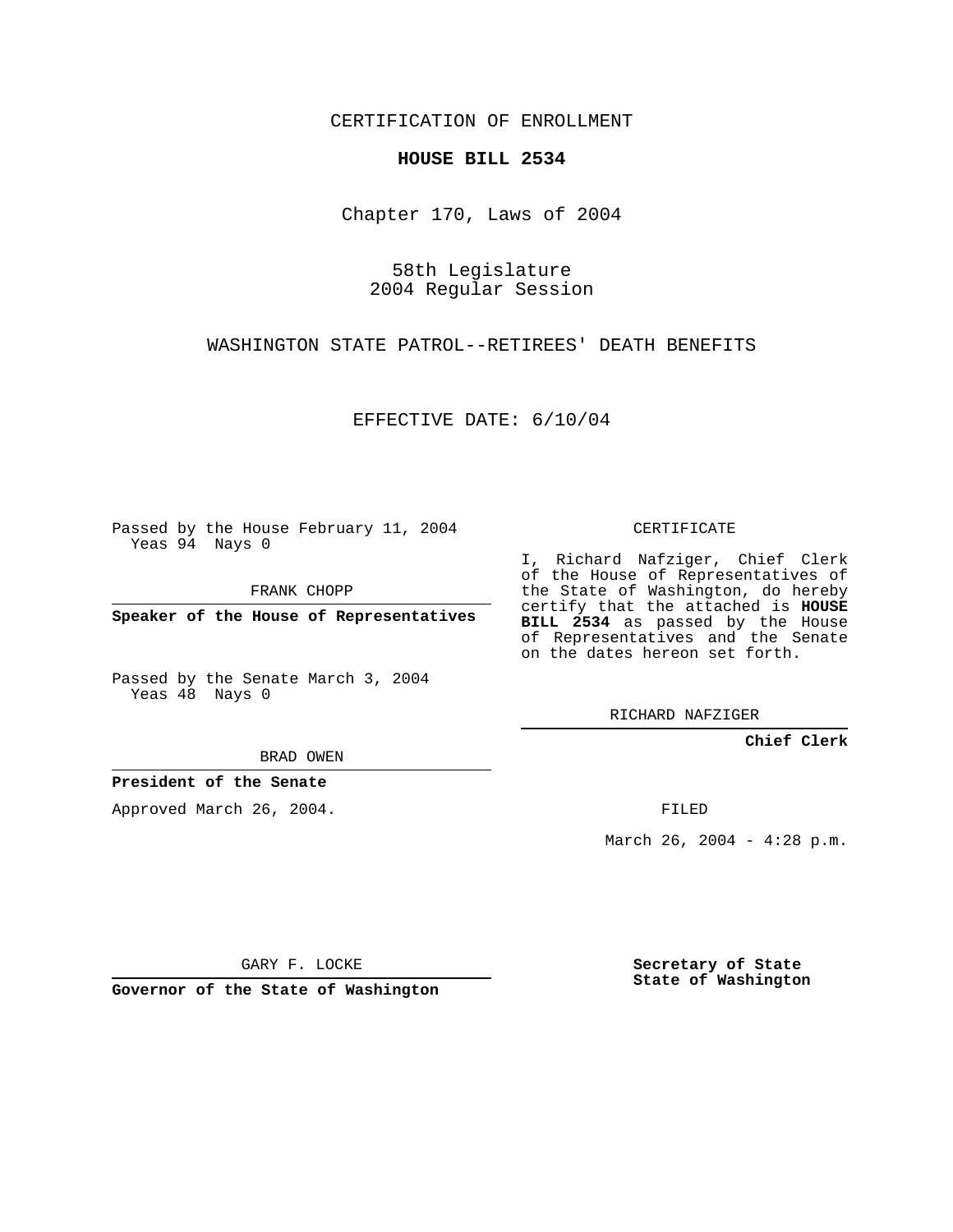## **HOUSE BILL 2534** \_\_\_\_\_\_\_\_\_\_\_\_\_\_\_\_\_\_\_\_\_\_\_\_\_\_\_\_\_\_\_\_\_\_\_\_\_\_\_\_\_\_\_\_\_

\_\_\_\_\_\_\_\_\_\_\_\_\_\_\_\_\_\_\_\_\_\_\_\_\_\_\_\_\_\_\_\_\_\_\_\_\_\_\_\_\_\_\_\_\_

Passed Legislature - 2004 Regular Session

## **State of Washington 58th Legislature 2004 Regular Session**

**By** Representatives Fromhold, Alexander, Conway, Rockefeller, Simpson, G., Chase and Morrell; by request of Select Committee on Pension Policy

Read first time 01/15/2004. Referred to Committee on Appropriations.

 AN ACT Relating to death benefits for members of the Washington state patrol retirement system plan 2; and amending RCW 43.43.295.

BE IT ENACTED BY THE LEGISLATURE OF THE STATE OF WASHINGTON:

 **Sec. 1.** RCW 43.43.295 and 2003 c 294 s 15 are each amended to read as follows:

 (1) For members commissioned on or after January 1, 2003, except as provided in RCW 11.07.010, if a member or a vested member who has not completed at least ten years of service dies, the amount of the accumulated contributions standing to such member's credit in the retirement system at the time of such member's death, less any amount identified as owing to an obligee upon withdrawal of accumulated contributions pursuant to a court order filed under RCW 41.50.670, shall be paid to the member's estate, or such person or persons, trust, or organization as the member shall have nominated by written designation duly executed and filed with the department. If there be no such designated person or persons still living at the time of the member's death, such member's accumulated contributions standing to such member's credit in the retirement system, less any amount identified as owing to an obligee upon withdrawal of accumulated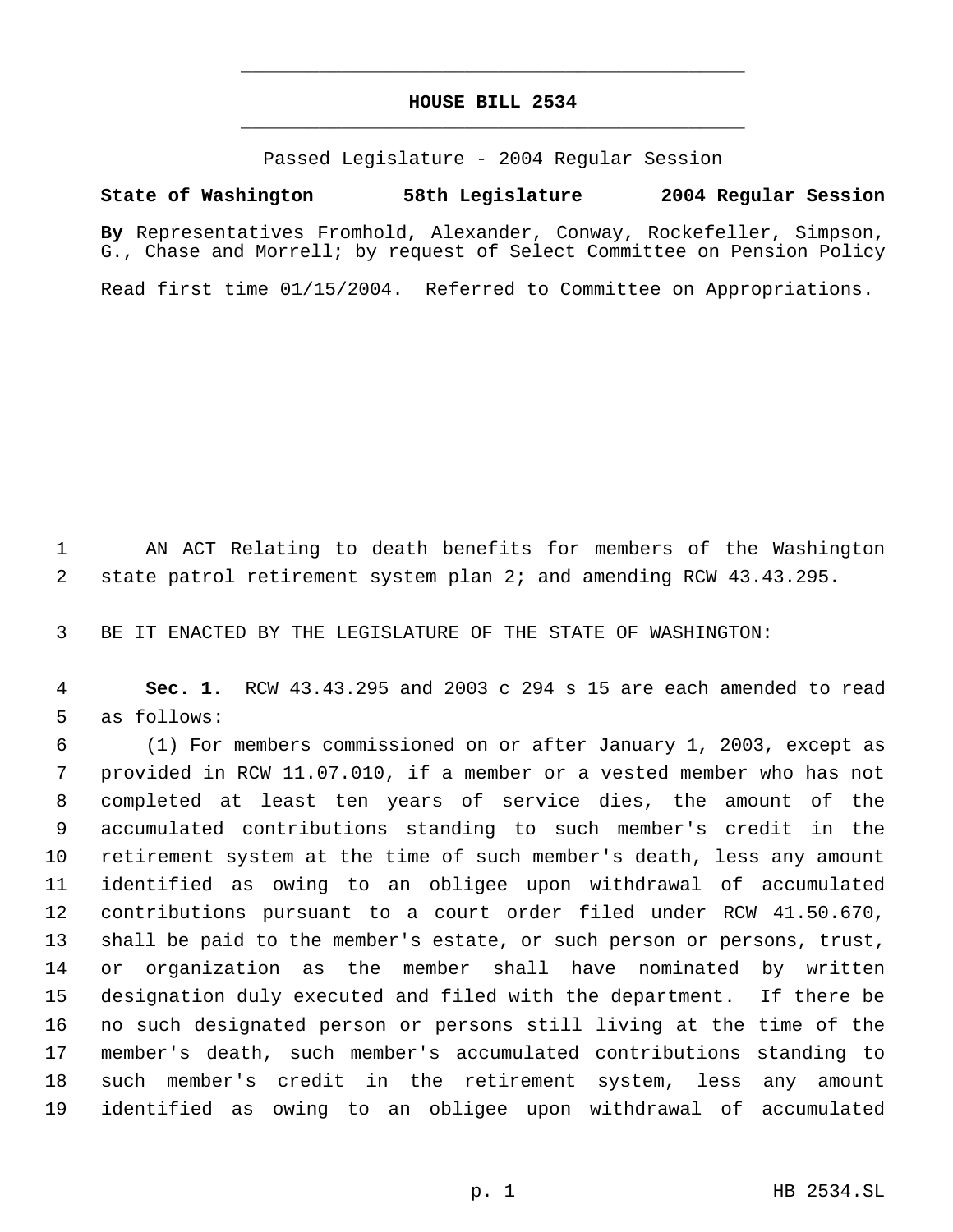contributions pursuant to a court order filed under RCW 41.50.670, shall be paid to the member's surviving spouse as if in fact such spouse had been nominated by written designation, or if there be no such surviving spouse, then to such member's legal representatives.

 (2) If a member who is eligible for retirement or a member who has completed at least ten years of service dies, the surviving spouse or eligible child or children shall elect to receive either:

 (a) A retirement allowance computed as provided for in RCW 9 43.43.260, actuarially reduced, except under subsection (4) of this section, by the amount of any lump sum benefit identified as owing to an obligee upon withdrawal of accumulated contributions pursuant to a court order filed under RCW 41.50.670 and actuarially adjusted to reflect a joint and one hundred percent survivor option under RCW 43.43.278 and if the member was not eligible for normal retirement at the date of death a further reduction from age fifty-five or when the member could have attained twenty-five years of service, whichever is less; if a surviving spouse who is receiving a retirement allowance dies leaving a child or children of the member under the age of majority, then such child or children shall continue to receive an allowance in an amount equal to that which was being received by the surviving spouse, share and share alike, until such child or children reach the age of majority; if there is no surviving spouse eligible to receive an allowance at the time of the member's death, such member's child or children under the age of majority shall receive an allowance share and share alike calculated under this section making the assumption that the ages of the spouse and member were equal at the time of the member's death; or

 (b)(i) The member's accumulated contributions, less any amount identified as owing to an obligee upon withdrawal of accumulated contributions pursuant to a court order filed under RCW 41.50.670; or

 (ii) If the member dies, one hundred fifty percent of the member's accumulated contributions, less any amount identified as owing to an obligee upon withdrawal of accumulated contributions pursuant to a court order filed under RCW 41.50.670. Any accumulated contributions attributable to restorations made under RCW 41.50.165(2) shall be refunded at one hundred percent.

 (3) If a member who is eligible for retirement or a member who has completed at least ten years of service dies, and is not survived by a